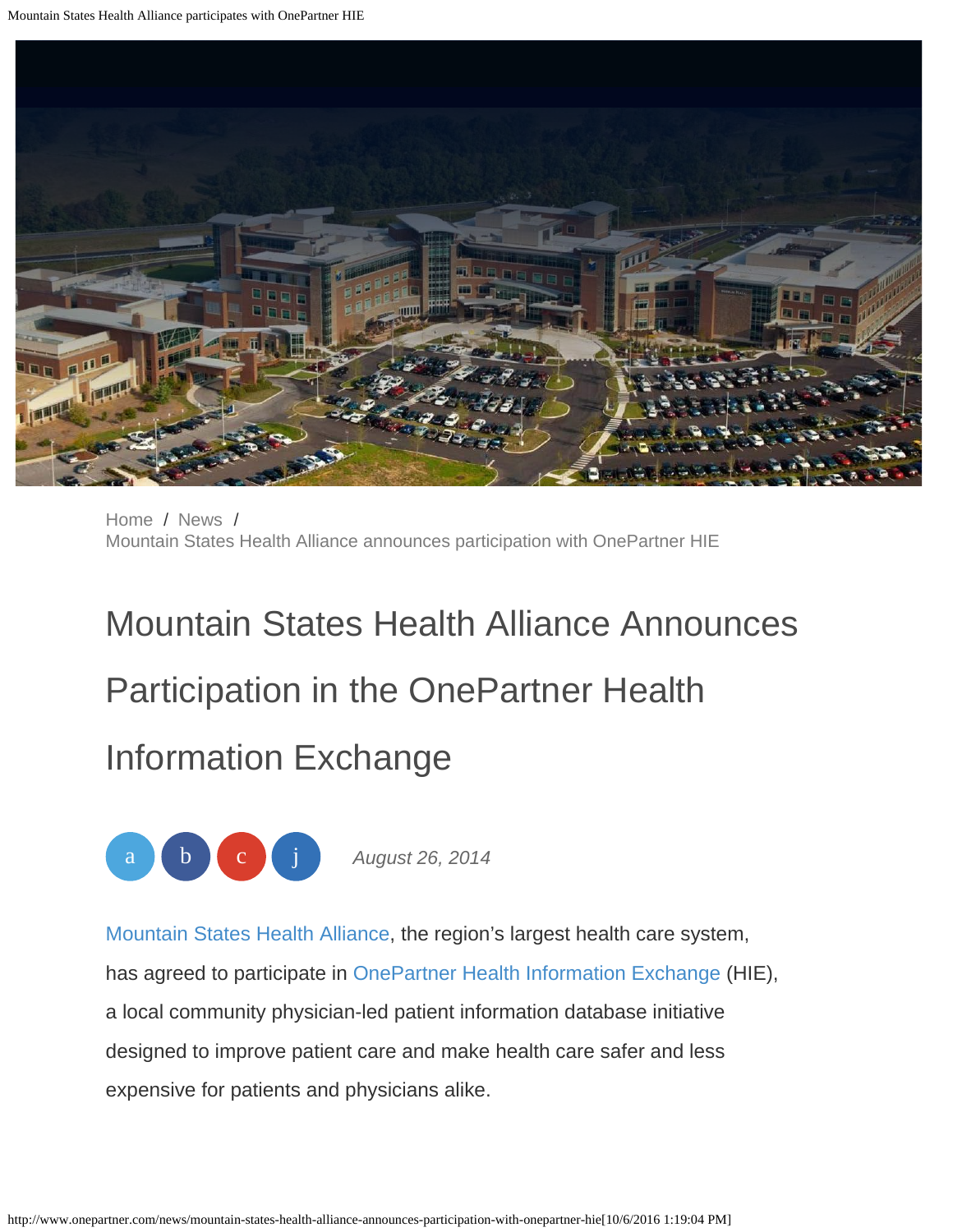Using the OnePartner HIE, health care providers across the region are able to securely access patient health information electronically to help facilitate quality care and reduce costs. The information exchange reduces costs by providing access to recent or previous test results and important patient health information which can avoid duplication of services and medical errors in addition to improving efficiency. The safe, secure and timely access to critical health information at the point of care is proven to be safer for patients by allowing physicians a more complete view of the patient health record so they can accurately and quickly diagnose and treat the patient. The OnePartner HIE provides an auditable record of access, making it safer and more secure than traditional methods of sharing patient information by phone or fax.

Mountain States, which was recently named a "Most Wired" healthcare system by Hospitals and Health Networks Magazine for the third year in a row, has implemented a robust electronic medical record across all 14 of its hospitals in Northeast Tennessee and Southwest Virginia.

"Mountain States Health Alliance is committed to enhancing quality patient care and improving the health of the community through innovative partnerships with our affiliated physicians and organizations like OnePartner," said Alan Levine, President and CEO of Mountain States Health Alliance. "We are pleased to join OnePartner to support our region's medical community and enable our physicians to quickly and securely share clinical information about patients they have in common with other healthcare providers outside our system."

As health care reform progresses, Health Information Exchange is being implemented across the country to ensure that physicians, hospitals and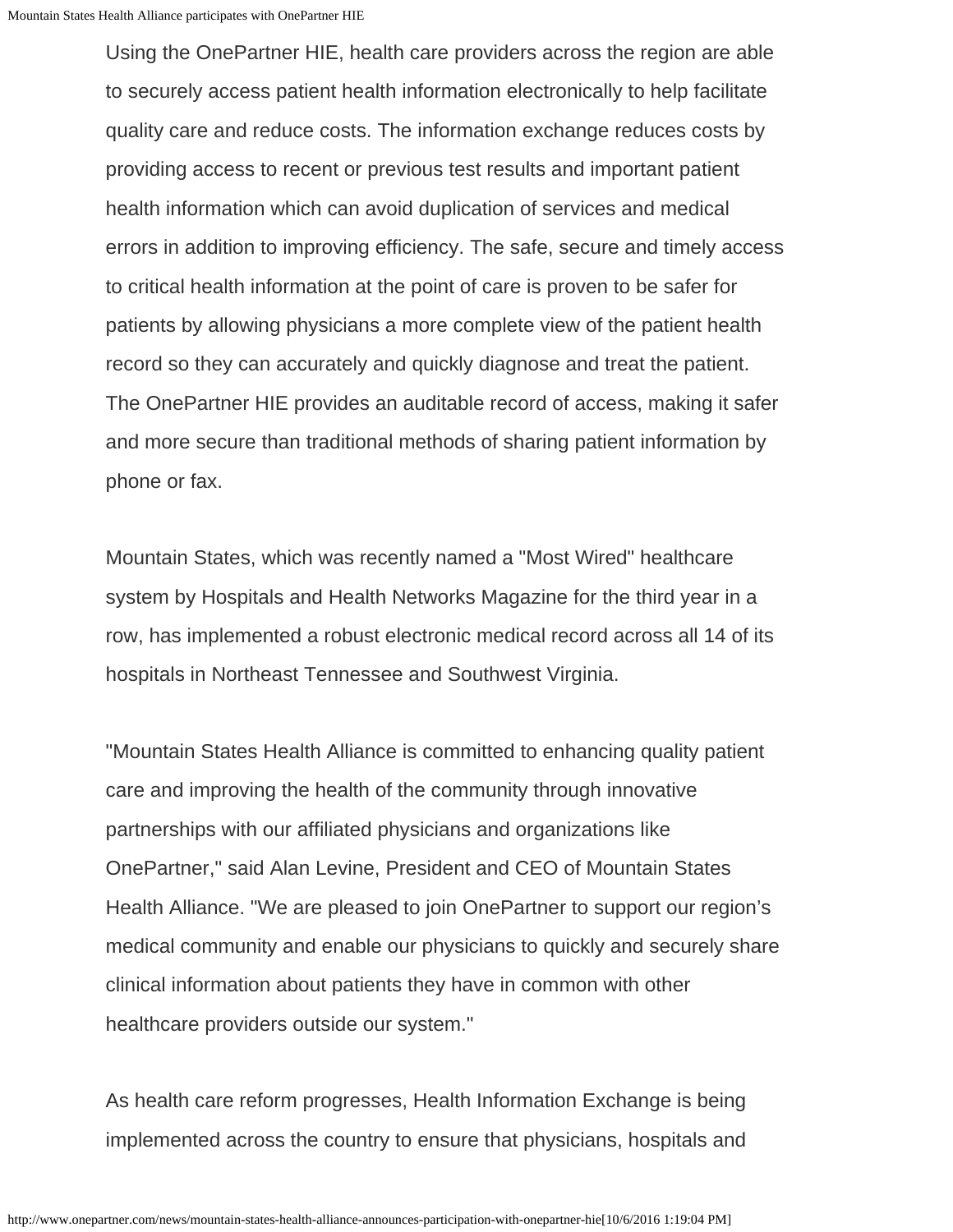other medical professionals have secure access to accurate patient health information, at the point of care, no matter where the patient seeks treatment. To date, OnePartner Health Information Exchange has garnered the participation and support of over 1,000 regional physicians collectively serving over 750,000 patients.

"The ability for hospitals and physicians to communicate electronically is crucial to streamlining the delivery of critical reports and results; making it much faster, safer and more efficient than other traditional methods of sharing information," said Dr. Scott Fowler, President and CEO of OnePartner. "We congratulate Mountain States Health Alliance and applaud their leadership in improving the quality and coordination of patient care."

To learn more about the OnePartner HIE, visit [www.onepartner.com](http://www.onepartner.com/).

**Navigate**

## **OnePartner Services**

[Value-Based Contracting](http://www.onepartner.com/value-based-contracting) [Value-Based Operationalization](http://www.onepartner.com/value-based-contracting) [Healthcare Technology](http://www.onepartner.com/value-based-contracting) [ACO Implementation](http://www.onepartner.com/aco-implementation) [Medicare Advantage](http://www.onepartner.com/medicare-advantage) [Commercial Pay-for-Value](http://www.onepartner.com/news/commercial-pay-for-value) [Population Health Management](http://www.onepartner.com/value-based-operationalization/population-health-management-risk-stratification) [& Risk Stratification](http://www.onepartner.com/value-based-operationalization/population-health-management-risk-stratification) [Provider Engagement](http://www.onepartner.com/provider-engagement) [Patient Engagement](http://www.onepartner.com/patient-engagement/)

**[About Us](http://www.onepartner.com/about) [Healthcare Transformation](http://www.onepartner.com/healthcare-transformation) [Data Center](http://www.onepartner.com/news/data-center) [OnePartner HIE](http://www.onepartner.com/hie) [Contact](http://www.onepartner.com/contact) [News & Events](http://www.onepartner.com/news) Contact OnePartner** 158 Advanced Technology **Drive** P.O. Box 382 Duffield, VA 24244

http://www.onepartner.com/news/mountain-states-health-alliance-announces-participation-with-onepartner-hie[10/6/2016 1:19:04 PM]